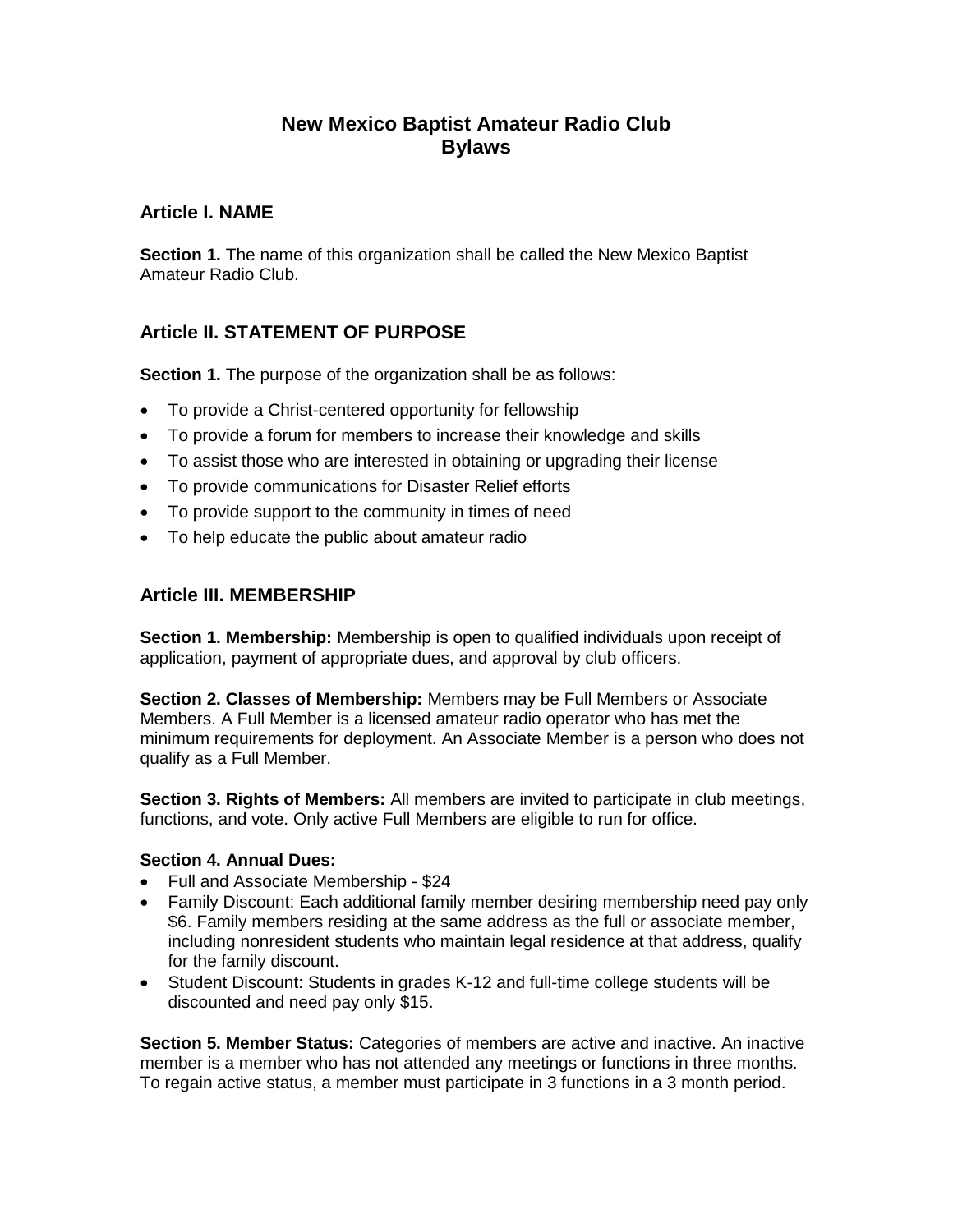### **Article IV. MEETINGS OF MEMBERSHIP**

**Section 1. Regular Meetings:** The New Mexico Baptist Amateur Radio Club will hold a regularly scheduled meeting on the fourth Thursday of each month. The time and date of any regularly scheduled meeting may be changed if notice of such is given to every club member.

**Section 2. Annual Meeting:** The annual meeting for the election of officers shall be held in conjunction with the Winter state-wide Disaster Relief Training event.

**Section 3. Special Meetings:** Special meetings of the members, for any purpose, may be called by the President at the request of not less than two-thirds of the active membership.

# **Article V. OFFICERS**

**Section 1. Officers:** The officers of the club shall be: President, Vice-President, Secretary, and Treasurer. Other offices may be added as deemed necessary or desirable by the membership with a simple majority vote of the active membership attending that meeting. When a simple majority is not achieved, then a run-off will occur between the two people with the highest vote count.

**Section 2. Terms:** The officers of the club shall be elected for a nominal term of one year by a simple majority vote of the active membership at the Annual meeting. The term of office of those elected shall run from the first day of the month following the election.

**Section 3. Vacancies:** Vacancies occurring between elections must be filled by special election at a regular meeting following the withdrawal or resignation.

**Section 4. Removal:** Officers or members may be removed by a two-thirds vote of the active membership attending the meeting.

# **Article VI. DUTIES OF OFFICERS**

**Section 1. President:** The President shall preside at all meetings of this club. He/She shall endeavor to carry out the mandates of the general membership. He/She shall appoint such committees as he/she shall consider expedient or necessary. He/She shall enforce due observance of this Constitution and Bylaws, decide all questions of order, sign all official documents that are adopted by the club, and perform all other customary duties pertaining to the office of President. He/She shall be a member ex-officio of all committees. Whenever elected officers are absent, the President shall have the power to appoint acting officers for a particular meeting.

**Section 2. Vice-President:** The Vice-President shall assist the President in all matters of the club and shall act in the capacity of the President in circumstances where the President cannot be present. Also, the Vice-President shall have responsibility for the property inventory of the club. He/She will maintain close liaison with the ARRL Section Emergency Coordinator to further club participation in ARES.